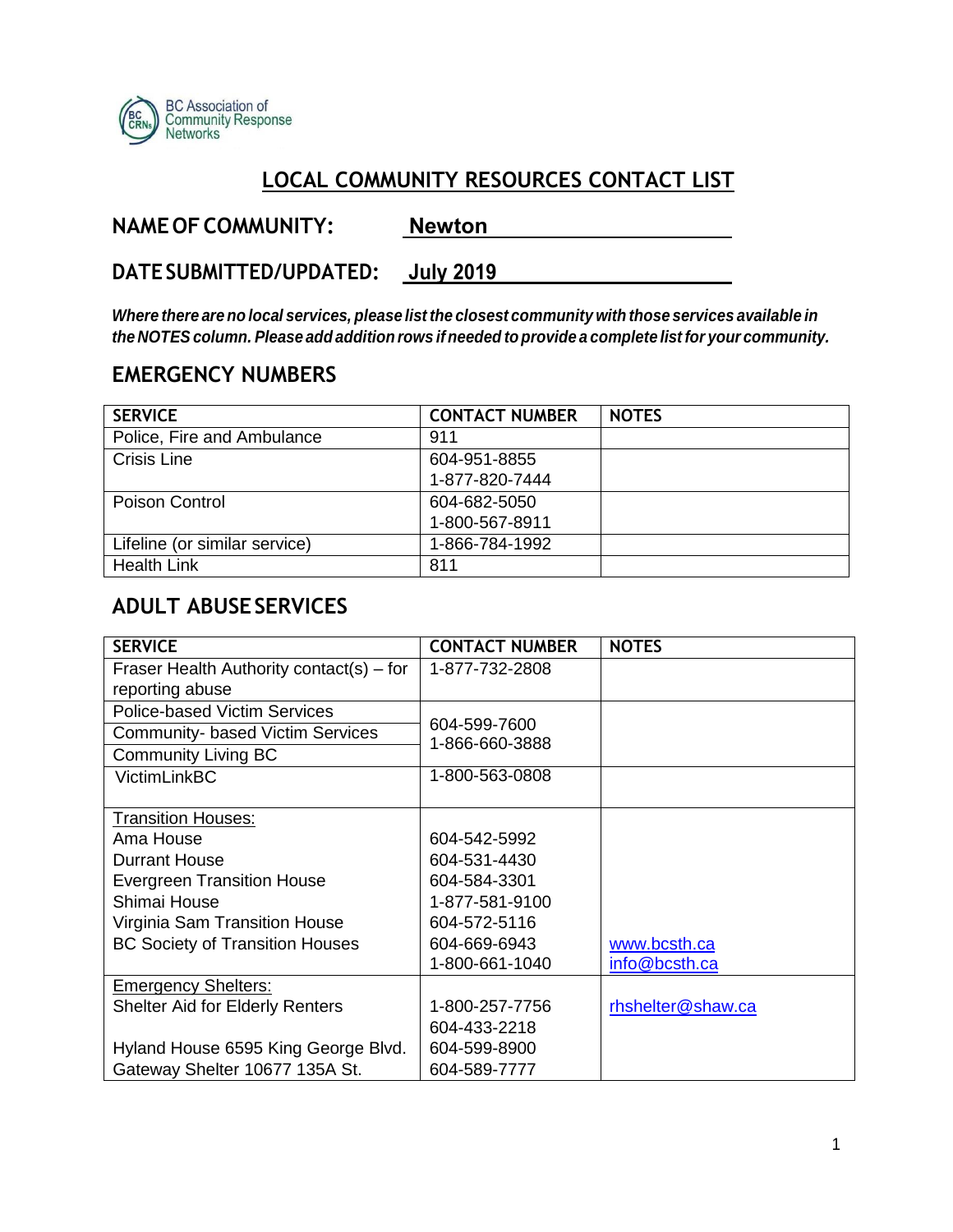| BCCEAS - SAIL (Seniors Abuse and<br>Information Line)-for information about<br>abuse and for emotional support | 604-437-1940<br>1-866-437-1940 |                     |
|----------------------------------------------------------------------------------------------------------------|--------------------------------|---------------------|
| <b>BC211</b>                                                                                                   | 211                            | Lower Mainland only |
| <b>LBGTQ Contact</b>                                                                                           | 604-684-5307                   |                     |
|                                                                                                                | 1-800-566-1170                 |                     |

#### **INFORMATION AND REFERRAL (Local services – often grouped in one multiservice agency – listed below)**

| <b>SERVICE</b>                                                          | <b>CONTACT NUMBER</b> | <b>NOTES</b>                   |
|-------------------------------------------------------------------------|-----------------------|--------------------------------|
| Geriatric and Other programs for Seniors                                | 604-291-2258          |                                |
| Problem Gambling Helpline                                               | 1-888-795-6111        |                                |
| Alcohol and Drug Referral                                               | 1-800-663-1441        |                                |
| Veterans Affairs Canada                                                 | 1-866-522-2122        |                                |
| <b>Seniors Services Society</b>                                         | 604-520-6621          | info@seniorsservicessociety.ca |
| BC Seniors Guide (available in English,<br>French, Punjabi and Chinese) |                       | Download the quide here        |

### **HEALTH/MENTAL HEALTH**

| <b>SERVICE</b>                              | <b>CONTACT NUMBER</b> | <b>NOTES</b>                     |
|---------------------------------------------|-----------------------|----------------------------------|
| <b>Mental Health and Addiction Services</b> | 604-953-4900          |                                  |
| <b>Fraser Health Home Health</b>            | 1-855-412-2121        |                                  |
| Fraser Health - Mental Health Servies       | 604-951-6855          | <b>Website</b>                   |
|                                             | 1-877-820-7444        |                                  |
| Day Programs:                               |                       |                                  |
| <b>General Inquiries</b>                    | 1-855-412-2121        |                                  |
| <b>Newton Senior Centre</b>                 | 604-501-5010          |                                  |
| <b>Seniors Come Share Society</b>           | 604-599-0034          |                                  |
| <b>Surrey Memorial Hospital</b>             | 604-581-2211          | <b>Website</b>                   |
| <b>MSP and PharmaCare</b>                   | 604-683-7151          |                                  |
|                                             | 1-800-663-7100        |                                  |
| <b>BC Nurse/Pharmacist Line</b>             | 811                   |                                  |
| <b>Assisted Living Registry</b>             | 1-866-714-3378        |                                  |
| <b>Online Medical Support - Medeo</b>       | 1-800-438-1277        |                                  |
| South Asian Health Centre                   | 604-591-5751          | southasianhealth@fraserhealth.ca |
| <b>Anxiety BC</b>                           | 604-620-0744          |                                  |
| <b>Provincial Health</b>                    | 604-675-7400          | http://www.phsa.ca/              |

### **HOUSING**

| <b>SERVICE</b>    | <b>CONTACT NUMBER</b>          | <b>NOTES</b>                                                |
|-------------------|--------------------------------|-------------------------------------------------------------|
| <b>BC Housing</b> | 604-433-1711<br>1-866-465-6873 | <b>Rental Assistance Program</b><br><b>Application Form</b> |
|                   |                                | <b>SAFER Application Form</b>                               |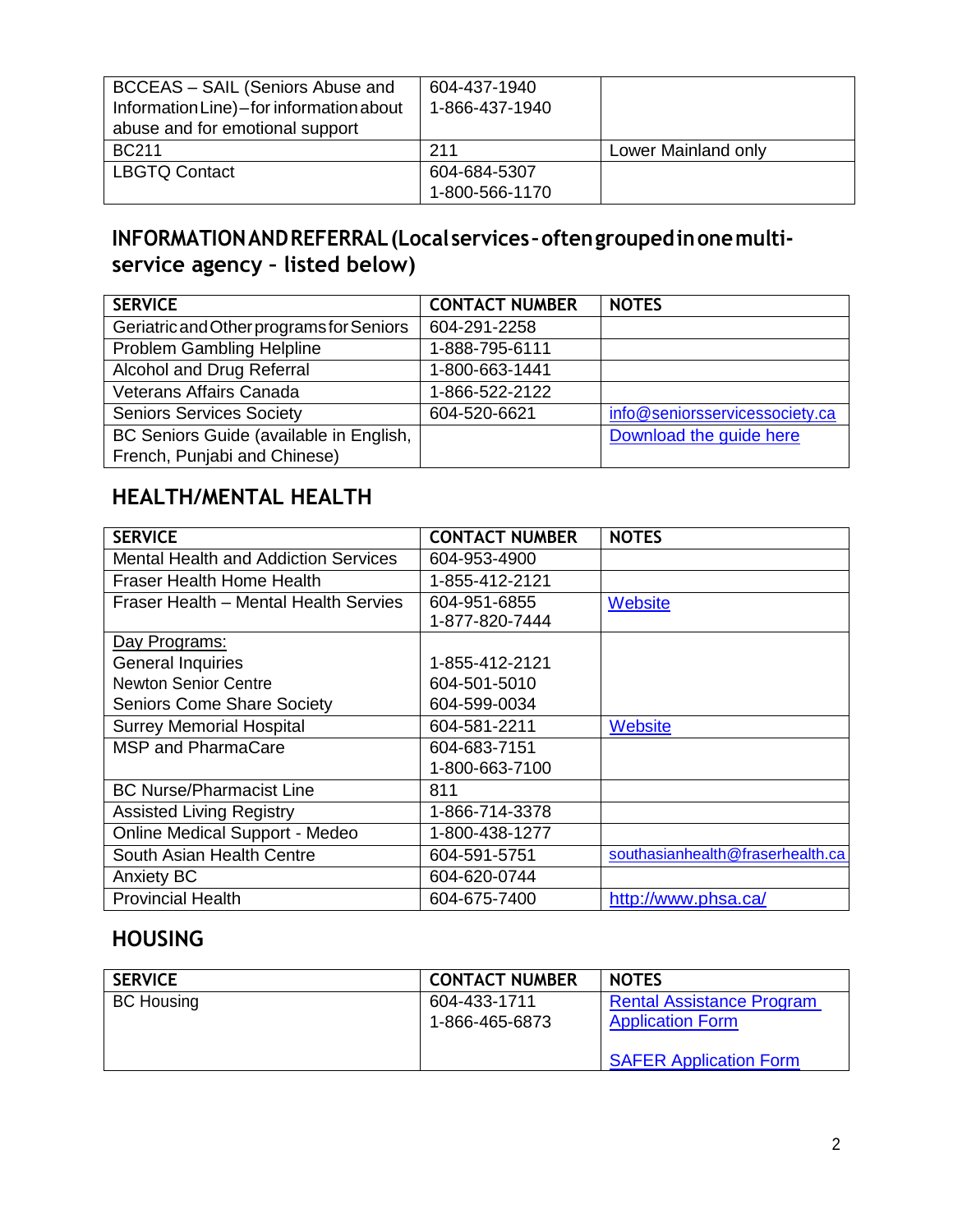| Home Adaptations for Independence<br>(HAFI) | 604-423-2218<br>1-800-257-7756 |  |
|---------------------------------------------|--------------------------------|--|
| <b>Options Community Housing Registry</b>   | 604-590-7368                   |  |
| <b>Sources Community Services</b>           | 604-596-2311                   |  |

# **HOME SUPPORT**

| <b>SERVICE</b>                    | <b>CONTACT NUMBER</b> | <b>NOTES</b>                       |
|-----------------------------------|-----------------------|------------------------------------|
| Better at Home                    | 604-536-9348          | Peer Counselling                   |
|                                   |                       | <b>Friendly Visiting</b>           |
|                                   |                       | <b>Light Housekeeping</b>          |
|                                   |                       | <b>Grocery Shopping Assistance</b> |
|                                   |                       | <b>Yard Work</b>                   |
| Senior Citizens' Repair Services  | 604-529-1100          |                                    |
| <b>Grocery Delivery Service:</b>  |                       |                                    |
| SaveOnFoods Online                |                       | <b>Online Shopping Site</b>        |
| <b>Thrifty Foods</b>              |                       | <b>Online Shopping Site</b>        |
| <b>Sources Community Services</b> | 604-542-4357          |                                    |
| Surrey/Delta Meals on Wheels      | 778-590-1433          | sndmow@telus.net                   |

## **TRANSPORTATION**

| <b>SERVICE</b>                      | <b>CONTACT NUMBER</b> | <b>NOTES</b>                    |
|-------------------------------------|-----------------------|---------------------------------|
| HandyDart; Taxi Saver and HandyCard | 604-575-6600          | <b>Booking/Cancelling Trips</b> |
|                                     | 604-953-3680          | Signing Up                      |
| <b>TransLink</b>                    | 778-357-7500          | http://www.translink.ca/        |
| Health Connections - Bus service    | 1-888-647-4997        |                                 |
| <b>Bus Pass Program</b>             | 1-866-866-0800        |                                 |
| Taxi - Newton Whalley Taxi Service  | 604-581-1111          |                                 |
| Taxi - Surrey Metro Taxi            | 604-858-8888          |                                 |
| Parking Permit (disabled)           | 604-718-7744          | http://www.sparc.bc.ca/         |
| <b>Translink Trip Planner</b>       | 604-953-3333          | http://www.translink.ca/        |

## **LEGAL**

| <b>SERVICE</b>                     | <b>CONTACT NUMBER</b> | <b>NOTES</b>              |
|------------------------------------|-----------------------|---------------------------|
| <b>BC CEAS (SAIL)</b>              | 604-437-1940          | www.seniorsfirstbc.ca     |
|                                    | 1-866-437-1940        |                           |
| Legal Aid                          | 604-408-2172          |                           |
|                                    | 1-866-577-2525        |                           |
| <b>Family Justice Clinic</b>       | 604-501-3100          |                           |
| Crown Counsel                      | 1-800-880-0554        |                           |
| NIDUS - Representation Agreements  | 1-604-408-7414        | http://www.nidus.ca/      |
|                                    | <b>Voicemail Only</b> |                           |
| <b>Public Guardian and Trustee</b> | 1-604-660-4444        | http://www.trustee.bc.ca/ |
| Peoples Law School                 | 604-331-5400          | www.peopleslawschool.ca   |
| <b>Lawyer Referral Services</b>    | 604-687-3221          | www.familylaw.lss.bc.ca   |
|                                    | 1-800-663-1919        |                           |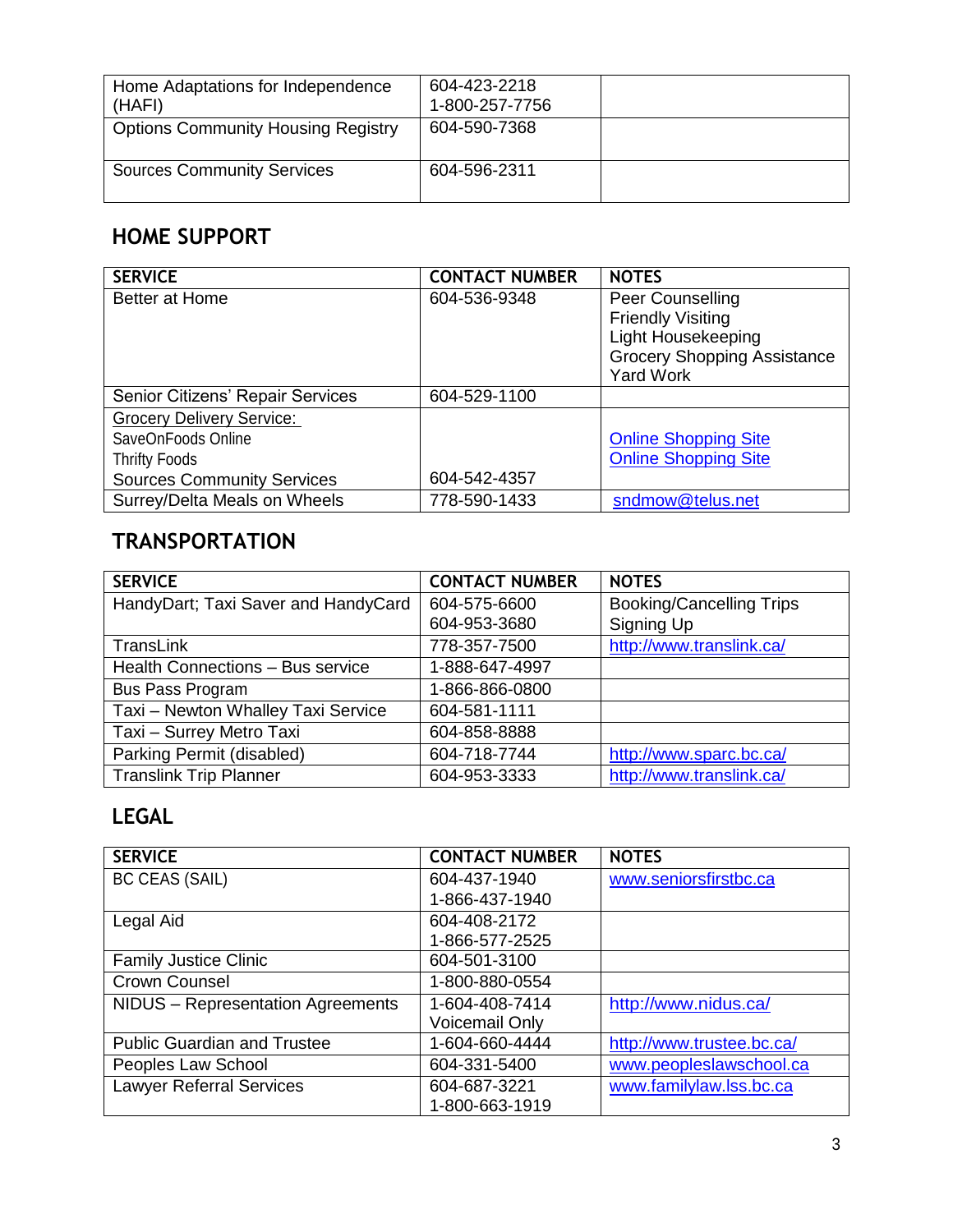| Access Pro Bono Legal Services - in person | 1-877-762-6664     |                                  |
|--------------------------------------------|--------------------|----------------------------------|
| only                                       |                    |                                  |
| <b>Community Advocacy Services</b>         | 604-596-2311       | <b>Souces Community Services</b> |
| <b>Disability Alliance BC</b>              | 604-872-1275       | www.disabilityalliancebc.org     |
|                                            | 1-800-663-1278     |                                  |
| Law Student's Legal Advice Program         | 604-822-5791       | www.lslap.bc.ca                  |
| <b>Financial Assistance for Seniors</b>    | TDD 1-800-926-9105 | Service Canada                   |
|                                            | 1-800-622-6232     |                                  |

### **SUPPORT GROUPS**

| <b>SERVICE</b>                                                                            | <b>CONTACT NUMBER</b> | <b>NOTES</b>                                  |
|-------------------------------------------------------------------------------------------|-----------------------|-----------------------------------------------|
| Dementia Help Line                                                                        | 604-681-8651          |                                               |
| South Asian Dementia Help Line                                                            | 604-449-5003          |                                               |
| <b>Alcoholics Anonymous</b>                                                               | 604-434-3933          | www.vancouveraa.ca                            |
| Narcotics Anonymous                                                                       | 604-873-1018          | www.vascna.ca                                 |
| Al-Anon                                                                                   | 604-688-1716          | www.al-anon.org                               |
| Nar-Anon                                                                                  | 604-878-8844          | www.nar-anonbcregion.org                      |
| Alzheimer Society of BC                                                                   | 604-449-5000          | www.alzheimerbc.org                           |
| Alzheimer Caregiver Support Group                                                         | 604-449-5000          | English                                       |
| Alzheimer Caregiver Support Group                                                         | 604-279-7120          | Chinese                                       |
| <b>MS Society</b>                                                                         | 604-689-3144          | www.mssociety.ca                              |
| <b>Arthritis</b>                                                                          | 604-514-9902          | <b>Fraser Arthritis Centre</b>                |
| <b>Diabetes Education</b>                                                                 | 604-582-4583          | <b>Jim Pattison Diabetes Health</b><br>Centre |
| Western Institute of the Deaf & Hard of                                                   | 604-736-7391          | info@widhh.com                                |
| Hearing                                                                                   | TDD 604-736-2527      |                                               |
| <b>Anxiety BC</b>                                                                         | 604-620-0744          | www.anxietybc.com                             |
| Counselling:<br><b>Pacific Community Caregivers Support</b><br>Program 10328 Whalley Blvd | 604-592-6200          |                                               |
| Hollyburn Support Services #300-10524<br>King George Blvd                                 | 604-496-7997          |                                               |

## **FIRST NATIONS/INDIGENOUS SERVICES**

| BC Association of Aboriginal Friendship | 1-250-388-5522 | info@bcaafc.com        |
|-----------------------------------------|----------------|------------------------|
| Centres                                 |                |                        |
| <b>Friendship Centre</b>                | 604-595-1170   | <b>Faser Region</b>    |
|                                         |                | reception@frafca.org   |
| Métis BC Nation                         | 604-557-5851   |                        |
| <b>Metis Family Services</b>            | 604-584-6621   |                        |
| <b>First Nations Health Authority</b>   | 604-693-6500   | <b>General Inquiry</b> |
|                                         | 1-855-550-5454 | <b>Health Benefits</b> |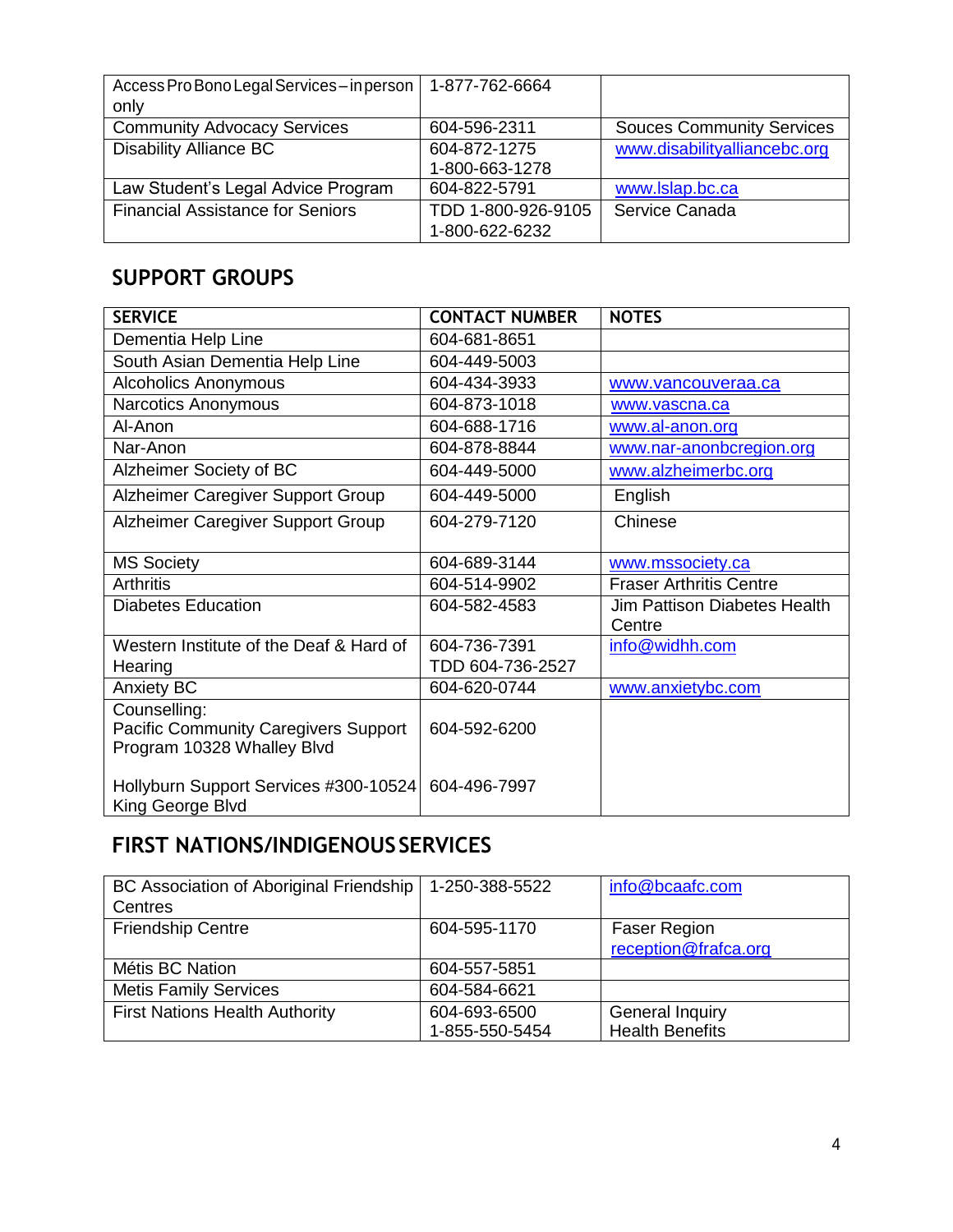#### **IMMIGRANT SERVICES**

| <b>SERVICE</b>                      | <b>CONTACT NUMBER</b> | <b>NOTES</b>                   |
|-------------------------------------|-----------------------|--------------------------------|
| ISS of BC                           | 604-684-2561          | <b>Head Office</b>             |
|                                     | 778-728-0175          | Satellite - Surrey (Job Quest) |
| Health and Seniors Information Line | 211                   |                                |
| <b>Local Immigrant Services:</b>    |                       |                                |
| <b>DiverseCity</b>                  | 604-597-0205          |                                |
| <b>Options</b>                      | 604-596-4321          |                                |
| <b>PICS</b>                         | 604-593-7525          |                                |
| <b>Settlement Services:</b>         |                       |                                |
| <b>DiverseCity</b>                  | 604-597-0205          |                                |
| S.U.C.C.E.S.S.                      | 604-588-6869          |                                |
| <b>Options</b>                      | 604-572-4060          |                                |
| <b>Translation Services:</b>        |                       |                                |
| <b>Options</b>                      | 604-572-4060          |                                |
| <b>DiverseCity</b>                  | 604-597-1358          | interpretation@dcrs.ca         |

## **MUNICIPAL SERVICES**

| <b>SERVICE</b>                    | <b>CONTACT NUMBER</b> | <b>NOTES</b> |
|-----------------------------------|-----------------------|--------------|
| Public Library - Newton           | 604-501-5836          |              |
| Parks and Recreation - Facilities | 604-501-5050          |              |
| Parks and Recreation – Programs   | 604-501-5010          |              |

### **INCOME AND BENEFITS**

| <b>SERVICE</b>                          | <b>CONTACT NUMBER</b> | <b>NOTES</b>                  |
|-----------------------------------------|-----------------------|-------------------------------|
| CPP, OAS, GAIN                          | 1-800-622-6232        | Service Canada                |
| <b>Employment and Income Assistance</b> | 1-866-866-0800        | Service BC                    |
| Community Volunteer Income Tax Prep:    |                       |                               |
| <b>Sources Community Resources</b>      | 604-542-4357          |                               |
| <b>Seniors Services Society</b>         | 604-520-6621          | www.seniorsservicessociety.ca |

# **DEATH, DYING AND GRIEF SERVICES**

| <b>SERVICE</b>                  | <b>CONTACT NUMBER</b>          | <b>NOTES</b>                                                |
|---------------------------------|--------------------------------|-------------------------------------------------------------|
| <b>Surrey Hospice Society</b>   | 604-584-7006                   | Hospice, Palliative and Respite<br><b>Grief Counselling</b> |
| <b>BC Bereavement Help Line</b> | 604-738-9950<br>1-877-779-2223 |                                                             |

### **FOOD PROGRAMS**

| <b>SERVICE</b>               | <b>CONTACT NUMBER</b> | <b>NOTES</b> |
|------------------------------|-----------------------|--------------|
| <b>Surrey Food Bank</b>      | 604-581-5443          |              |
| Muslim Food Bank             | 1-866-824-2525        |              |
| Meal Delivery: Better Meals  | 604-299-1877          |              |
| Surrey/Delta Meals on Wheels | 778-590-1433          |              |